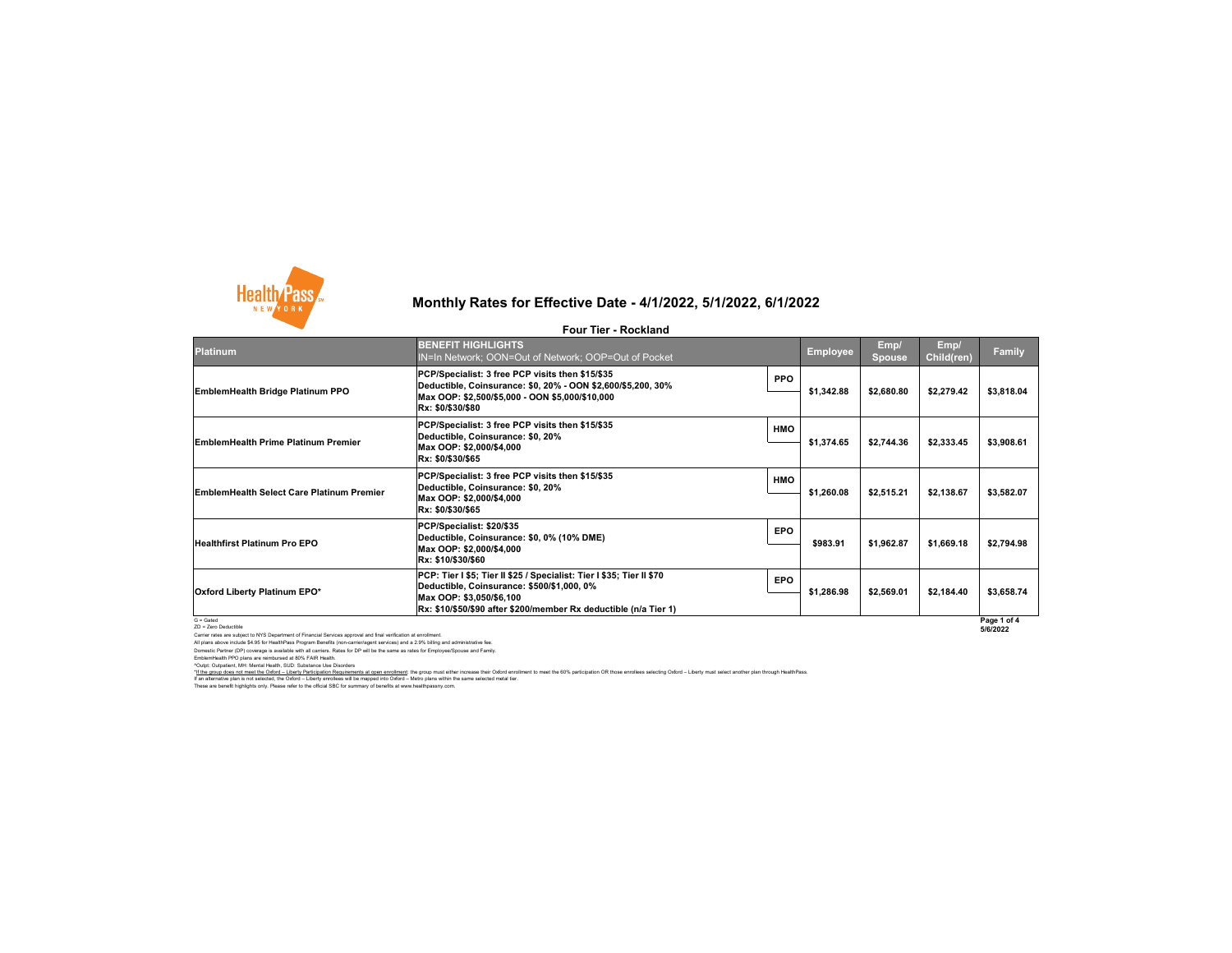G = Gated ZD = Zero Deductible

Carrier rates are subject to NYS Department of Financial Services approval and final verification at enrollment.

All plans above include \$4.95 for HealthPass Program Benefits (non-carrier/agent services) and a 2.9% billing and administrative fee. Domestic Partner (DP) coverage is available with all carriers. Rates for DP will be the same as rates for Employee/Spouse and Family. EmblemHealth PPO plans are reimbursed at 80% FAIR Health.

^Outpt: Outpatient, MH: Mental Health, SUD: Substance Use Disorders

| Gold                                         | <b>BENEFIT HIGHLIGHTS</b><br><b>IN=In Network; OON=O</b>                                                                                     |
|----------------------------------------------|----------------------------------------------------------------------------------------------------------------------------------------------|
| <b>EmblemHealth Bridge Gold PPO</b>          | <b>PCP/Specialist: 3 free PC</b><br><b>Deductible, Coinsurance</b><br>Max OOP: \$5,500/\$11,000<br>Rx: \$0/\$35/\$100                        |
| <b>EmblemHealth Prime Gold Premier</b>       | <b>PCP/Specialist: 3 free PC</b><br><b>Deductible, Coinsurance</b><br>Max OOP: \$6,000/\$12,000<br>Rx: \$0/\$40/\$80                         |
| <b>EmblemHealth Prime Gold Value</b>         | <b>PCP/Specialist: 3 free PC</b><br><b>Deductible, Coinsurance</b><br>Max OOP: \$7,000/\$14,000<br>Rx: \$0/\$40 after Deductib               |
| <b>EmblemHealth Bridge Gold Virtual</b>      | <b>PCP/Specialist: Virtual \$1</b><br><b>Deductible, Coinsurance</b><br><b>Max OOP: Virtual &amp; Offic</b><br>Rx: Virtual \$0/\$40/\$80, Of |
| <b>EmblemHealth Select Care Gold Premier</b> | <b>PCP/Specialist: 3 free PC</b><br><b>Deductible, Coinsurance</b><br>Max OOP: \$6,000/\$12,000<br>Rx: \$0/\$40/\$80                         |
| <b>EmblemHealth Select Care Gold Value</b>   | <b>PCP/Specialist: 3 free PC</b><br><b>Deductible, Coinsurance</b><br>Max OOP: \$7,000/\$14,000<br>Rx: \$0/\$40 after Deductib               |
| <b>Healthfirst Gold Pro EPO</b>              | PCP/Specialist: \$25/\$40<br><b>Deductible, Coinsurance</b><br>Max OOP: \$5,275/\$10,550<br>Rx: \$10/\$50/\$85                               |
| <b>Healthfirst Gold 25/50/0 Pro EPO</b>      | PCP/Specialist: \$25/\$50<br><b>Deductible, Coinsurance</b><br>Max OOP: \$7,000/\$14,000<br>Rx: \$10/\$50/\$85                               |
| <b>Healthfirst Gold 1350 Pro EPO</b>         | PCP/Specialist: \$25/\$70<br><b>Deductible, Coinsurance</b><br>Max OOP: \$8,150/\$16,300<br>Rx: \$20/\$60/\$110                              |
| Oxford Metro Gold EPO 25/40 G                | PCP/Specialist: \$25/\$40<br><b>Deductible, Coinsurance</b><br>Max OOP: \$6,000/\$12,000<br>Rx: \$10/\$65/\$95 after \$15                    |
| <b>Oxford Metro Gold EPO 25/40</b>           | PCP/Specialist: \$25/\$40<br><b>Deductible, Coinsurance</b><br>Max OOP: \$6,000/\$12,000<br>Rx: \$10/\$65/\$95 after \$15                    |
| Oxford Liberty Gold EPO 30/60*               | PCP/Specialist: \$30/\$60<br><b>Deductible, Coinsurance</b><br>Max OOP: \$8,400/\$16,800<br>Rx: \$10/\$50/\$90 after \$20                    |
| Oxford Liberty Gold EPO 30/60 G*             | PCP/Specialist: \$30/\$60<br><b>Deductible, Coinsurance</b><br>Max OOP: \$6,400/\$12,800<br>Rx: \$10/\$50/\$90 after \$20                    |
| Oxford Liberty Gold EPO 25/50 ZD*            | PCP/Specialist: \$25/\$50<br><b>Deductible, Coinsurance</b><br>Max OOP: \$6,000/\$12,000<br>Rx: \$10/\$50/\$90 after \$20                    |
| Oxford Liberty Gold HSA 1500 Motion*         | <b>PCP/Specialist: Deductib</b><br><b>Deductible, Coinsurance</b><br>Max OOP: \$5,500/\$11,000<br>Rx: Deductible then \$10/                  |
|                                              |                                                                                                                                              |

| <b>Four Tier - Rockland</b>                                                                                                                                                                                                                              |            |                 |                |                    |             |
|----------------------------------------------------------------------------------------------------------------------------------------------------------------------------------------------------------------------------------------------------------|------------|-----------------|----------------|--------------------|-------------|
| <b>BENEFIT HIGHLIGHTS</b><br>IN=In Network; OON=Out of Network; OOP=Out of Pocket                                                                                                                                                                        |            | <b>Employee</b> | Emp/<br>Spouse | Emp/<br>Child(ren) | Family      |
| PCP/Specialist: 3 free PCP visits then \$25/\$40<br>Deductible, Coinsurance: \$1,300/\$2,600, 30% - OON \$3,500/\$7,000, 40%<br>Max OOP: \$5,500/\$11,000 - OON \$7,500/\$15,000<br>Rx: \$0/\$35/\$100                                                   | <b>PPO</b> | \$1,086.79      | \$2,168.63     | \$1,844.07         | \$3,088.19  |
| PCP/Specialist: 3 free PCP visits then \$25/\$40<br>Deductible, Coinsurance: \$450/\$900, 30%<br>Max OOP: \$6,000/\$12,000<br>Rx: \$0/\$40/\$80                                                                                                          | <b>HMO</b> | \$1,113.18      | \$2,221.43     | \$1,888.95         | \$3,163.42  |
| PCP/Specialist: 3 free PCP visits then \$25/\$40<br>Deductible, Coinsurance: \$2,500/\$5,000, 30%<br>Max OOP: \$7,000/\$14,000<br>Rx: \$0/\$40 after Deductible/\$80 after Deductible                                                                    | <b>HMO</b> | \$1,024.50      | \$2,044.06     | \$1,738.19         | \$2,910.68  |
| PCP/Specialist: Virtual \$0/n/a, Office \$40/60<br>Deductible, Coinsurance: Virtual \$0/n/a, Office \$500/\$1,000,30%<br>Max OOP: Virtual & Office \$7,800/\$15,600<br>Rx: Virtual \$0/\$40/\$80, Office \$0/\$40 after Deductible/\$80 after Deductible | <b>EPO</b> | \$1,033.85      | \$2,062.75     | \$1,754.09         | \$2,937.31  |
| PCP/Specialist: 3 free PCP visits then \$25/\$40<br>Deductible, Coinsurance: \$450/\$900, 30%<br>Max OOP: \$6,000/\$12,000<br>Rx: \$0/\$40/\$80                                                                                                          | <b>HMO</b> | \$1,026.73      | \$2,048.49     | \$1,741.96         | \$2,917.00  |
| PCP/Specialist: 3 free PCP visits then \$25/\$40<br>Deductible, Coinsurance: \$2,500/\$5,000, 30%<br>Max OOP: \$7,000/\$14,000<br>Rx: \$0/\$40 after Deductible/\$80 after Deductible                                                                    | <b>HMO</b> | \$970.22        | \$1,935.51     | \$1,645.93         | \$2,755.99  |
| PCP/Specialist: \$25/\$40<br>Deductible, Coinsurance: \$0, 0% (15% DME)<br>Max OOP: \$5,275/\$10,550<br>Rx: \$10/\$50/\$85                                                                                                                               | <b>EPO</b> | \$838.00        | \$1,671.05     | \$1,421.13         | \$2,379.13  |
| PCP/Specialist: \$25/\$50<br>Deductible, Coinsurance: \$0, 0% (15% DME)<br>Max OOP: \$7,000/\$14,000<br>Rx: \$10/\$50/\$85                                                                                                                               | <b>EPO</b> | \$804.67        | \$1,604.39     | \$1,364.48         | \$2,284.14  |
| PCP/Specialist: \$25/\$70<br>Deductible, Coinsurance: \$1,350/\$2,700, 20%<br>Max OOP: \$8,150/\$16,300<br>Rx: \$20/\$60/\$110                                                                                                                           | <b>EPO</b> | \$786.18        | \$1,567.40     | \$1,333.04         | \$2,231.45  |
| PCP/Specialist: \$25/\$40<br>Deductible, Coinsurance: \$1,250/\$2,500, 20%<br>Max OOP: \$6,000/\$12,000                                                                                                                                                  | <b>EPO</b> | \$952.86        | \$1,900.78     | \$1,616.41         | \$2,706.51  |
| PCP/Specialist: \$25/\$40<br>Deductible, Coinsurance: \$1,250/\$2,500, 20%<br>Max OOP: \$6,000/\$12,000                                                                                                                                                  | <b>EPO</b> | \$986.99        | \$1,969.02     | \$1,674.41         | \$2,803.76  |
| PCP/Specialist: \$30/\$60<br>Deductible, Coinsurance: \$2,000/\$4,000, 30%<br>Max OOP: \$8,400/\$16,800                                                                                                                                                  | <b>EPO</b> | \$1,048.73      | \$2,092.50     | \$1,779.37         | \$2,979.72  |
| PCP/Specialist: \$30/\$60<br>Deductible, Coinsurance: \$1,250/\$2,500, 0%<br>Max OOP: \$6,400/\$12,800<br>Rx: \$10/\$50/\$90 after \$200/member Rx deductible (n/a Tier 1)                                                                               | <b>EPO</b> | \$1,088.37      | \$2,171.80     | \$1,846.77         | \$3,092.71  |
| PCP/Specialist: \$25/\$50<br>Deductible, Coinsurance: \$0, 0%<br>Max OOP: \$6,000/\$12,000                                                                                                                                                               | <b>EPO</b> | \$1,188.90      | \$2,372.84     | \$2,017.66         | \$3,379.20  |
| PCP/Specialist: Deductible then 10% coins<br>Deductible, Coinsurance: \$1,500/\$3,000, 10%<br>Max OOP: \$5,500/\$11,000<br><b>Rx: Deductible then \$10/\$50/\$90</b>                                                                                     | <b>EPO</b> | \$1,061.63      | \$2,118.31     | \$1,801.31         | \$3,016.49  |
|                                                                                                                                                                                                                                                          |            |                 |                |                    | Page 2 of 4 |

These are benefit highlights only. Please refer to the official SBC for summary of benefits at www.healthpassny.com. If an alternative plan is not selected, the Oxford – Liberty enrollees will be mapped into Oxford – Metro plans within the same selected metal tier. **Page 2 of 4 5/6/2022**



### **Monthly Rates for Effective Date - 4/1/2022, 5/1/2022, 6/1/2022**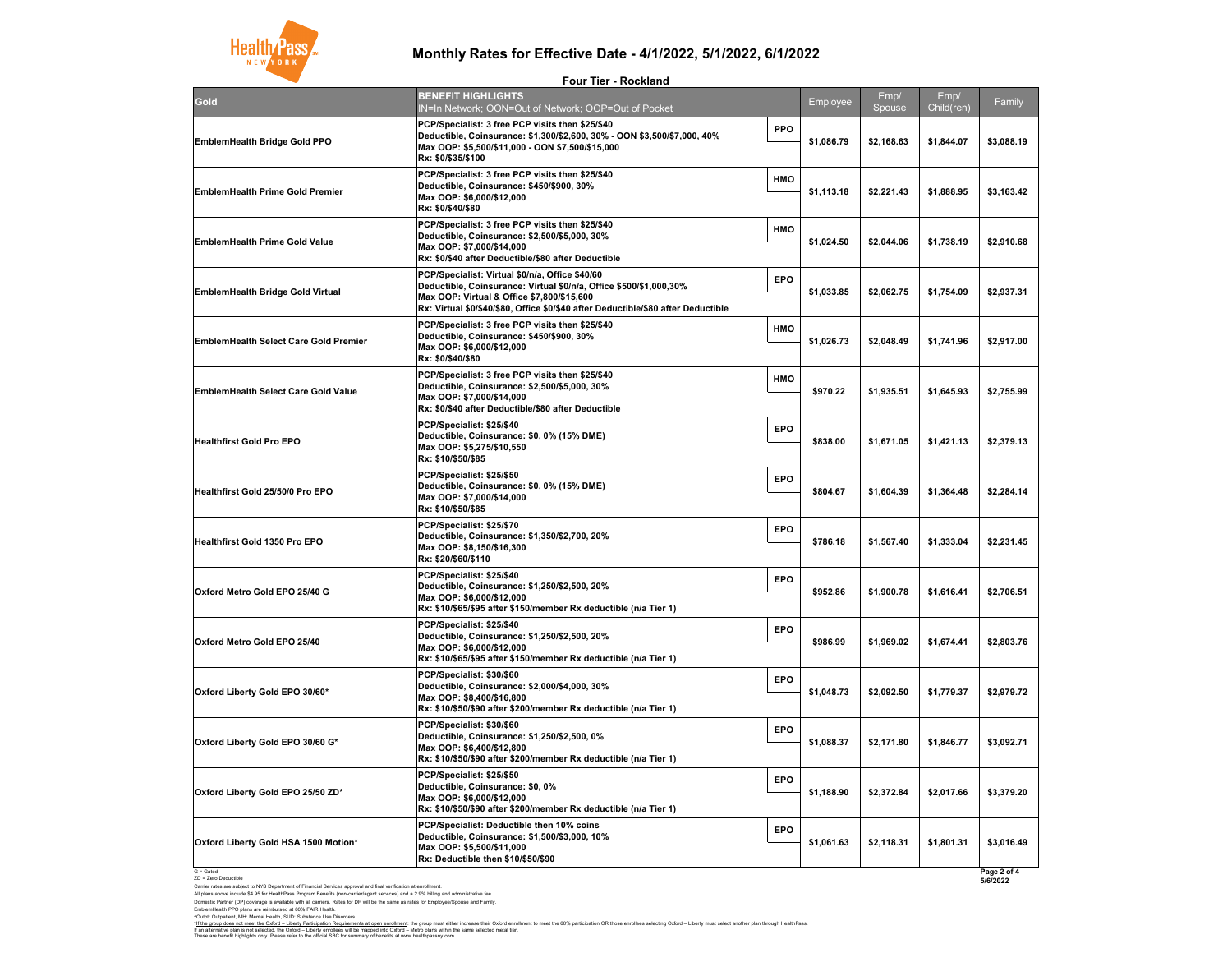Carrier rates are subject to NYS Department of Financial Services approval and final verification at enrollment.

All plans above include \$4.95 for HealthPass Program Benefits (non-carrier/agent services) and a 2.9% billing and administrative fee. Domestic Partner (DP) coverage is available with all carriers. Rates for DP will be the same as rates for Employee/Spouse and Family.

EmblemHealth PPO plans are reimbursed at 80% FAIR Health.

^Outpt: Outpatient, MH: Mental Health, SUD: Substance Use Disorders

|                                                | <b>Four Tier - Rockland</b>                                                                                                                                                         |                          |                       |                    |                         |
|------------------------------------------------|-------------------------------------------------------------------------------------------------------------------------------------------------------------------------------------|--------------------------|-----------------------|--------------------|-------------------------|
| <b>Silver</b>                                  | <b>BENEFIT HIGHLIGHTS</b><br>IN=In Network; OON=Out of Network; OOP=Out of Pocket                                                                                                   | <b>Employee</b>          | Emp/<br><b>Spouse</b> | Emp/<br>Child(ren) | <b>Family</b>           |
| <b>EmblemHealth Prime Silver Premier</b>       | PCP/Specialist: 3 free PCP visits then \$35/\$65<br>Deductible, Coinsurance: \$3,800/\$7,600, 40%<br>Max OOP: \$8,000/\$16,000<br>Rx: \$0/\$40/\$80                                 | <b>HMO</b><br>\$953.86   | \$1,902.78            | \$1,618.10         | \$2,709.36              |
| <b>EmblemHealth Select Care Silver Premier</b> | PCP/Specialist: 3 free PCP visits then \$35/\$65<br>Deductible, Coinsurance: \$3,800/\$7,600, 40%<br>Max OOP: \$8,000/\$16,000<br>Rx: \$0/\$40/\$80                                 | <b>HMO</b><br>\$879.66   | \$1,754.37            | \$1,491.96         | \$2,497.88              |
| <b>EmblemHealth Select Care Silver Value</b>   | PCP/Specialist: 3 free PCP visits then \$10/\$55<br>Deductible, Coinsurance: \$7,000/\$14,000, 0%<br>Max OOP: \$7,000/\$14,000<br>Rx: \$0/\$0 after Deductible/\$0 after Deductible | <b>HMO</b><br>\$850.78   | \$1,696.62            | \$1,442.86         | \$2,415.58              |
| <b>EmblemHealth Prime Silver HSA</b>           | PCP/Specialist: Deductible then \$30/\$50 copay<br>Deductible, Coinsurance: \$3,000/\$6,000, 40%<br>Max OOP: \$6,800/\$13,600<br><b>Rx: Deductible then \$15/\$45/\$80</b>          | <b>HMO</b><br>\$901.22   | \$1,797.49            | \$1,528.60         | \$2,559.32              |
| <b>Healthfirst Silver Pro EPO</b>              | PCP/Specialist: \$35/\$70<br>Deductible, Coinsurance: \$4,300/\$8,600, 40%<br>Max OOP: \$8,150/\$16,300<br>Rx: \$20/\$60/\$110                                                      | <b>EPO</b><br>\$720.74   | \$1,436.54            | \$1,221.79         | \$2,044.96              |
| Healthfirst Silver 40/75/4700 Pro EPO          | PCP/Specialist: \$40/\$75<br>Deductible, Coinsurance: \$4,700/\$9,400, 45%<br>Max OOP: \$7,900/\$15,800<br>Rx: \$20/\$60/\$110                                                      | <b>EPO</b><br>\$701.43   | \$1,397.91            | \$1,188.97         | \$1,989.91              |
| Oxford Metro Silver EPO 30/80 G                | PCP/Specialist: \$30/\$80<br>Deductible, Coinsurance: \$3,500/\$7,000, 30%<br>Max OOP: \$8,700/\$17,400<br>Rx: \$10/\$65/\$95 after \$150/member Rx deductible (n/a Tier 1)         | <b>EPO</b><br>\$792.82   | \$1,580.70            | \$1,344.34         | \$2,250.39              |
| Oxford Metro Silver EPO 50/100 ZD              | PCP/Specialist: \$50/\$100<br>Deductible, Coinsurance: \$0, 0%<br>Max OOP: \$8,700/\$17,400<br>Rx: \$10/\$65/\$95 after \$150/member Rx deductible (n/a Tier 1)                     | <b>EPO</b><br>\$921.48   | \$1,838.01            | \$1,563.05         | \$2,617.07              |
| Oxford Liberty Silver EPO 25/50 G*             | PCP/Specialist: \$25/\$50<br>Deductible, Coinsurance: \$4,500/\$9,000, 50%<br>Max OOP: \$8,700/\$17,400<br>Rx: \$10/\$50/\$90 after \$200/member Rx deductible (n/a Tier 1)         | <b>EPO</b><br>\$897.83   | \$1,790.72            | \$1,522.85         | \$2,549.67              |
| Oxford Liberty Silver EPO 40/70*               | PCP/Specialist: \$40/\$70<br>Deductible, Coinsurance: \$3,000/\$6,000, 35%<br>Max OOP: \$8,700/\$17,400<br>Rx: \$10/\$50/\$90 after \$200/member Rx deductible (n/a Tier 1)         | <b>EPO</b><br>\$934.34   | \$1,863.74            | \$1,584.92         | \$2,653.72              |
| Oxford Liberty Silver EPO 50/100 ZD*           | PCP/Specialist: \$50/\$100<br>Deductible, Coinsurance: \$0, 0%<br>Max OOP: \$8,700/\$17,400<br>Rx: \$10/\$65/\$95 after \$150/member Rx deductible (n/a Tier 1)                     | <b>EPO</b><br>\$1,041.55 | \$2,078.16            | \$1,767.17         | \$2,959.27              |
| Oxford Liberty Silver HSA 4000 Motion*         | PCP/Specialist: Deductible then 20% coins<br>Deductible, Coinsurance: \$4,000/\$8,000, 20%<br>Max OOP: \$7,050/\$14,100<br><b>Rx: Deductible then \$10/\$50/\$90</b>                | <b>EPO</b><br>\$878.06   | \$1,751.16            | \$1,489.23         | \$2,493.31              |
| $G =$ Gated<br>ZD = Zero Deductible            |                                                                                                                                                                                     |                          |                       |                    | Page 3 of 4<br>5/6/2022 |

These are benefit highlights only. Please refer to the official SBC for summary of benefits at www.healthpassny.com. \*<u>If the group does not meet the Oxford – Liberty Participation Requirements at open enrollment</u>: the group must either increase their Oxford enrollment to meet the 60% participation OR those enrollees selecting Oxford – L If an alternative plan is not selected, the Oxford – Liberty enrollees will be mapped into Oxford – Metro plans within the same selected metal tier.



# **Monthly Rates for Effective Date - 4/1/2022, 5/1/2022, 6/1/2022**

**Four Tier - Rockland**